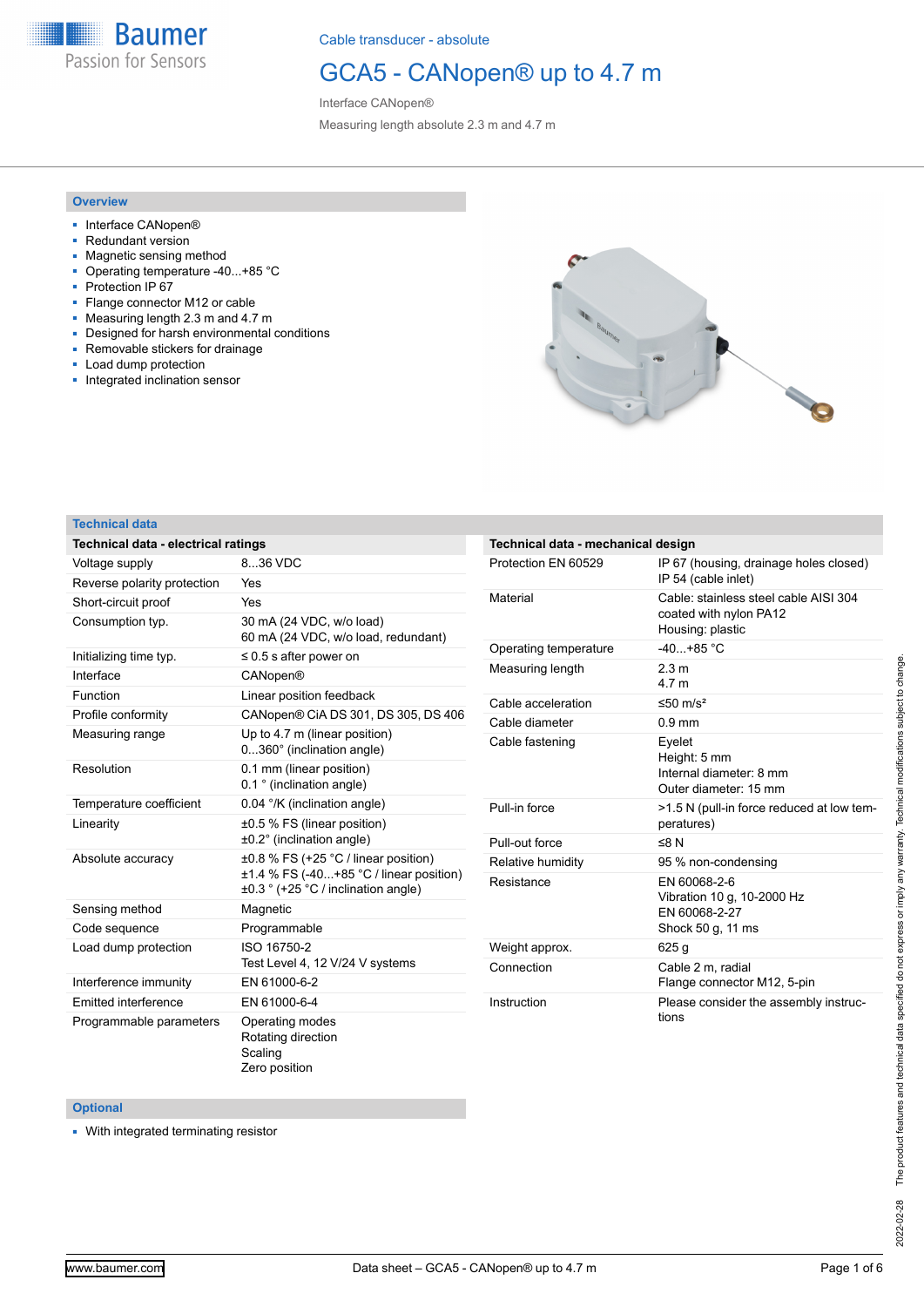

## GCA5 - CANopen® up to 4.7 m

Interface CANopen® Measuring length absolute 2.3 m and 4.7 m

**Installation position**



| <b>Terminal assignment</b> |  |
|----------------------------|--|
|                            |  |

| Pin | Signals    | Description                       |
|-----|------------|-----------------------------------|
|     | CAN GND    | Ground connection relating to CAN |
| 2   | $+Vs$      | Voltage supply                    |
| 3   | <b>GND</b> | Ground connection relating to +Vs |
|     | CAN H      | CAN Bus Signal (dominant High)    |
| 5   | CAN L      | CAN Bus Signal (dominant Low)     |

#### **Cable**

 $\langle \cdot, \cdot \rangle$ 

| <b>VUNIV</b>        |                                                  |                                   |
|---------------------|--------------------------------------------------|-----------------------------------|
| Core colour Signals |                                                  | Description                       |
| white               | GND                                              | Ground connection relating to +Vs |
| brown               | $+Vs$                                            | Voltage supply                    |
| green               | CAN H                                            | CAN Bus Signal (dominant High)    |
| vellow              | CAN L                                            | CAN Bus Signal (dominant Low)     |
| grey                | CAN GND                                          | Ground connection relating to CAN |
|                     | Cable data: $5 \times 0.5$ mm <sup>2</sup> , 2 m |                                   |
|                     |                                                  |                                   |

Terminals GND and CAN\_GND are internally connected and identical in their functions.

| <b>CANopen® features</b>   |                                                                                                          |
|----------------------------|----------------------------------------------------------------------------------------------------------|
| Bus protocol               | CANopen <sup>®</sup>                                                                                     |
| Device profile             | Communication profile DS 301 V4.2<br>Encoder profile DS 406 V4.0.2<br>LSS service profile DS 305 V3.0    |
| Operating modes            | Timer-driven (Event-Time)<br>Synchronously triggered (Sync)                                              |
| Node Monitoring            | Heartbeat (default: disabled)                                                                            |
| Programmable<br>parameters | Operating modes<br>Rotating direction<br>Scaling<br>Zero position                                        |
| Default                    | Baud rate 250 kbit/s<br>Channel A: Node ID 4 (04h)<br>Channel B: Node ID 5 (05h)<br>Timer-driven: 100 ms |

 $\overline{\phantom{0}}$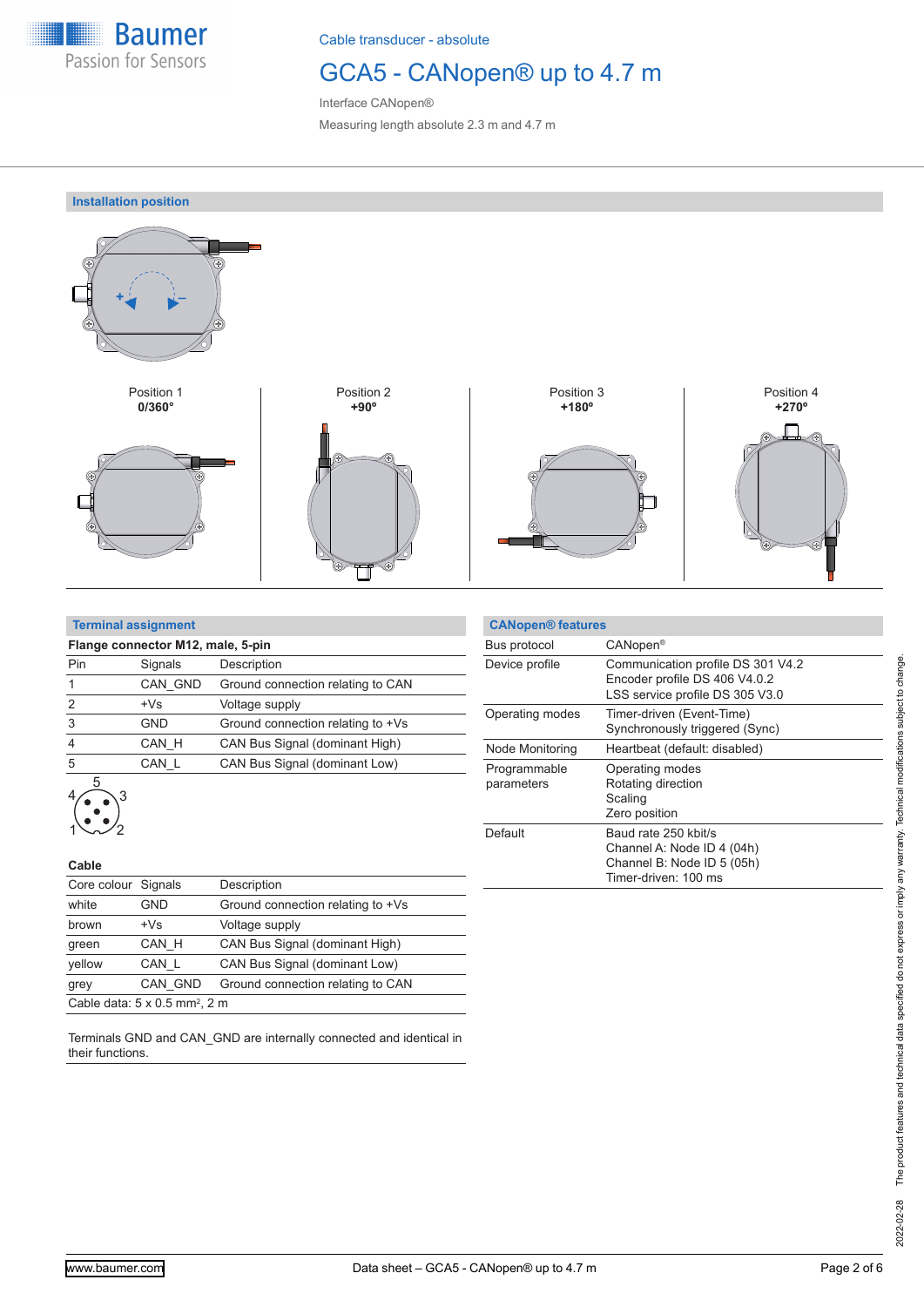

## GCA5 - CANopen® up to 4.7 m

Interface CANopen® Measuring length absolute 2.3 m and 4.7 m

### **Data transfer**

### **PDO Mapping / ID 4**

| <b>PDO 1</b> (linear position) |                                              |                 |                                       |          |          |          |  |  |
|--------------------------------|----------------------------------------------|-----------------|---------------------------------------|----------|----------|----------|--|--|
| <b>LSB</b>                     | $\cdots$                                     | .               | <b>MSB</b>                            | $\cdots$ | $\cdots$ | $\cdots$ |  |  |
| Byte 0                         |                                              |                 | З                                     |          | 5        | ห        |  |  |
|                                | $0 \rightarrow 23000$ \ $47000_{\text{dec}}$ | linear position |                                       |          |          |          |  |  |
|                                | in steps of 0.1 mm                           |                 | position increasing in size and value |          |          |          |  |  |

**PDO 2** (inclination angle)

| <b>LSB</b> | $\cdots$                           | $\cdots$                                               | <b>MSB</b> | $\cdots$ | $\cdots$ | $\cdots$ | $\cdots$ |  |
|------------|------------------------------------|--------------------------------------------------------|------------|----------|----------|----------|----------|--|
| Byte 0     |                                    |                                                        |            |          | 5        |          |          |  |
|            |                                    | inclination angle<br>$0 \rightarrow 3600_{\text{dec}}$ |            |          |          |          |          |  |
|            | angle increasing in size and value | in steps of 0.1°                                       |            |          |          |          |          |  |

#### **PDO Mapping / ID 5**

| <b>PDO 1</b> (linear position) |                                             |                 |                                       |          |          |          |          |  |
|--------------------------------|---------------------------------------------|-----------------|---------------------------------------|----------|----------|----------|----------|--|
| <b>LSB</b>                     | $\cdots$                                    | $\cdots$        | <b>MSB</b>                            | $\cdots$ | $\cdots$ | $\cdots$ | $\cdots$ |  |
| Byte 0                         |                                             |                 |                                       |          | 5        |          |          |  |
|                                | $0 \rightarrow 23000$ \47000 <sub>dec</sub> | linear position |                                       |          |          |          |          |  |
|                                | in steps of 0.1 mm                          |                 | position increasing in size and value |          |          |          |          |  |

**PDO 2** (inclination angle)

| <b>LSB</b> | $\cdots$                           | $\cdots$                                               | <b>MSB</b> | $\cdots$ | $\cdots$ | $\cdots$ | $\cdots$ |  |
|------------|------------------------------------|--------------------------------------------------------|------------|----------|----------|----------|----------|--|
| Byte 0     |                                    |                                                        |            |          | :C       |          |          |  |
|            |                                    | inclination angle<br>$0 \rightarrow 3600_{\text{dec}}$ |            |          |          |          |          |  |
|            | angle increasing in size and value | in steps of 0.1°                                       |            |          |          |          |          |  |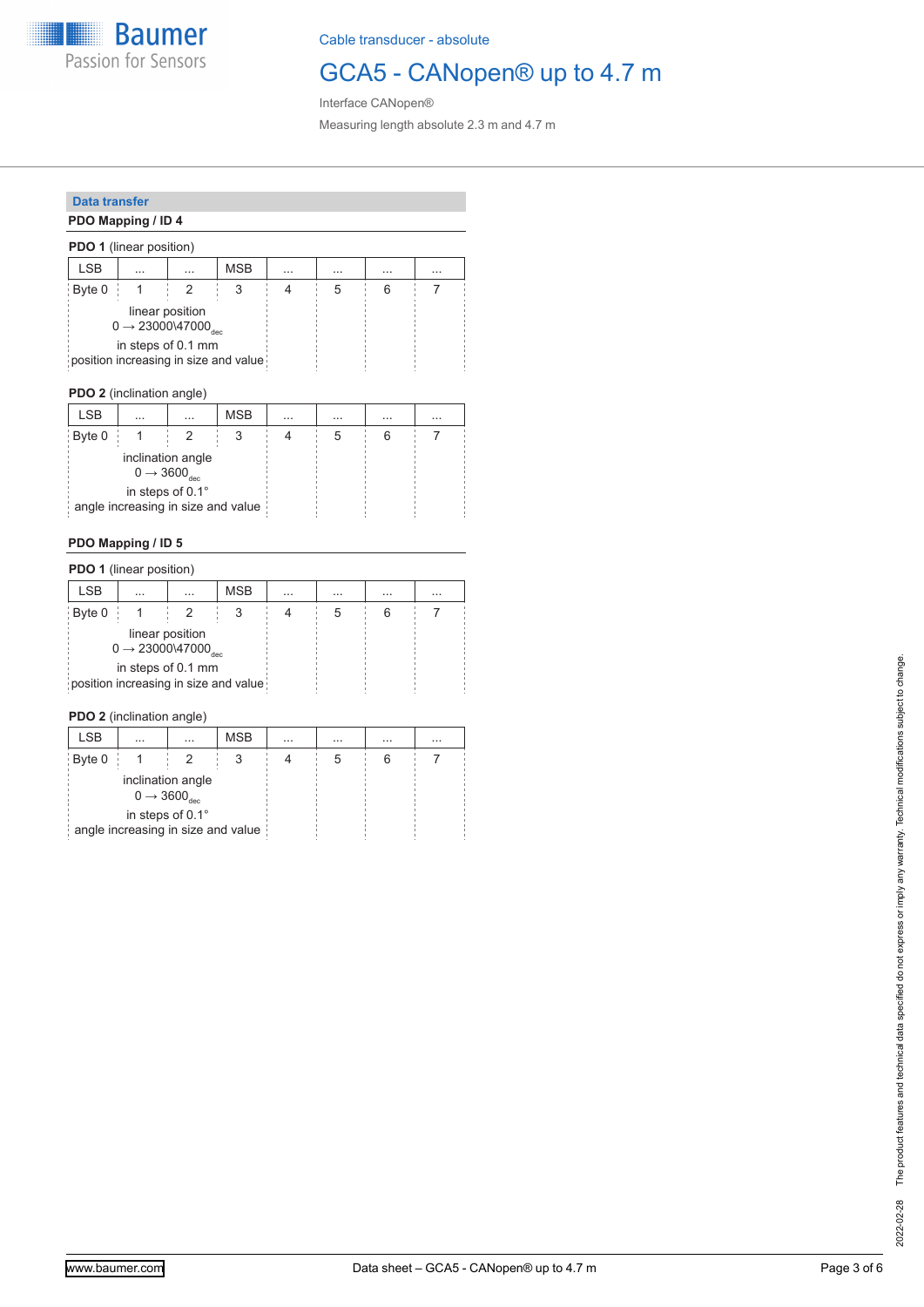

# GCA5 - CANopen® up to 4.7 m

Interface CANopen® Measuring length absolute 2.3 m and 4.7 m



With cable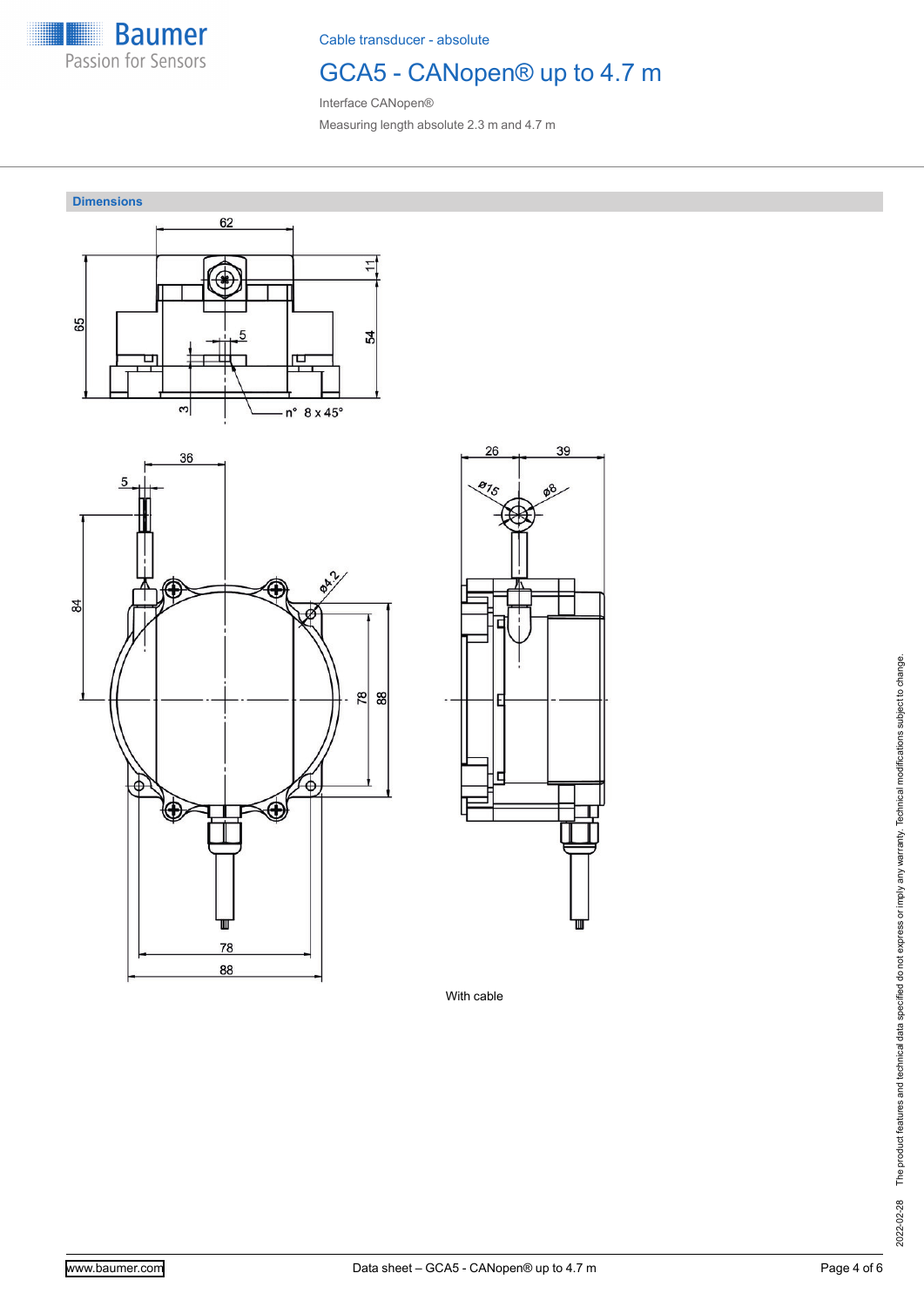

# GCA5 - CANopen® up to 4.7 m

39

Interface CANopen® Measuring length absolute 2.3 m and 4.7 m



With flange connector M12